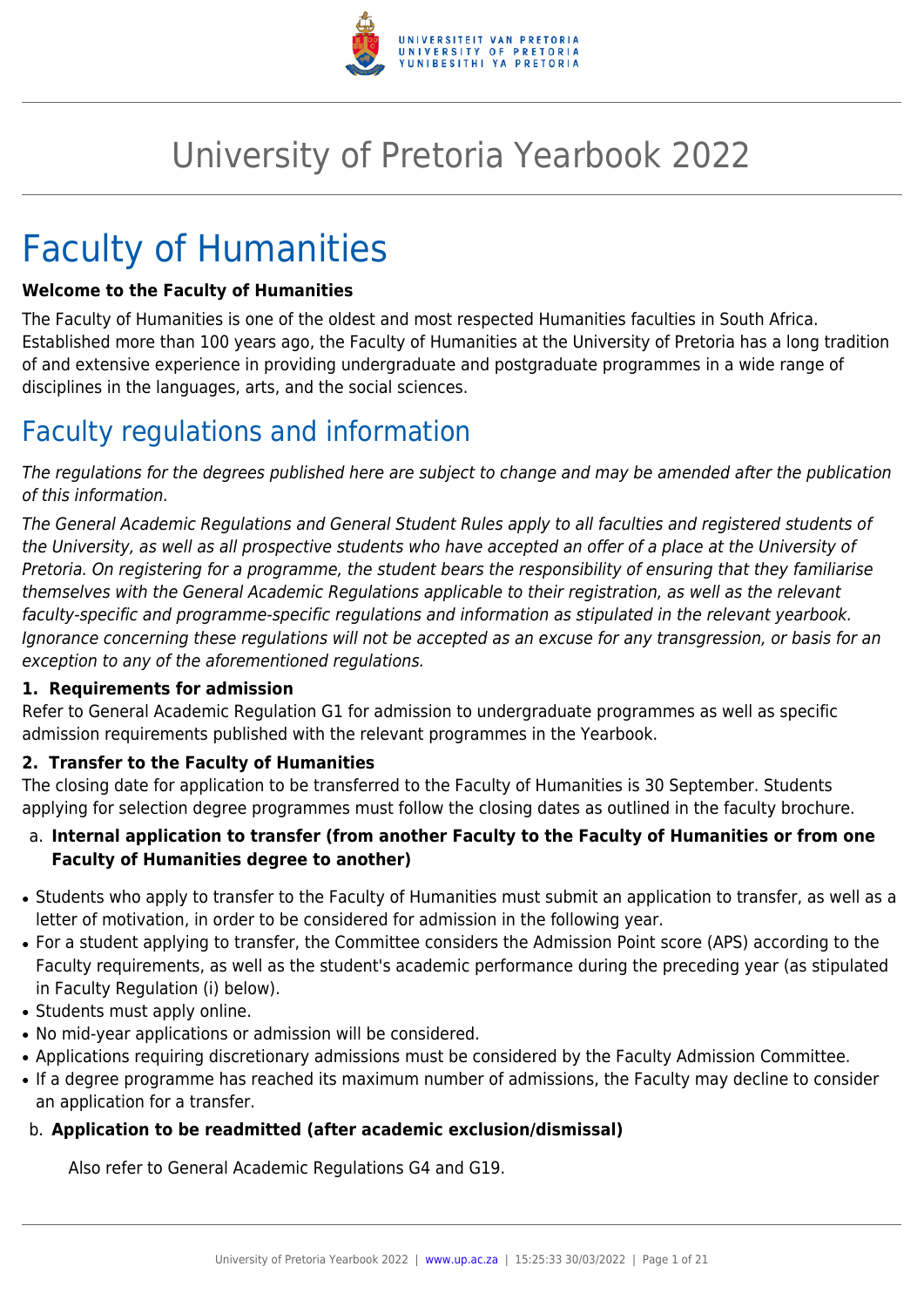

Students who apply to be readmitted after academic exclusion/dismissal must submit an online application for admission in the following year. The following documents must be submitted together with the online application for the student to be considered for readmission:

- an academic transcript if they are registered in other recognised institutions after exclusion/dismissal,
- $\bullet$  a certificate of conduct.
- their own letter of motivation.
- other supporting documents.

The Faculty Admissions Committee will consider the student's application based on overall academic performance, the student's letter of motivation and other supporting documents.

Students are required to follow the closing dates as outlined in the faculty brochure. No application will be considered after the closing date.

In the absence of complete supporting documentation, the Committee will not be able to take a decision, and the application will be rejected. It is the student's responsibility to provide all the required and relevant information. The Faculty is entitled to verify the documents or proof submitted, if necessary.

#### c. **Application to transfer from another university to UP**

Also refer to General Academic Regulations G1, G7 and G9.

In the case where the credit system differs from the one used by UP, students will be considered on the following criteria:

- Students must have passed 60% of the modules/subjects equivalent to 72 credits or more if they were first year students and 60% of the modules/subjects in their prior year at the other university equivalent to at least 100 credits or more if they are senior students.
- The Faculty Admissions Committee will consider the application based on the Admission Point score according to the Faculty requirements, the student's academic performance during the preceding year (as stipulated in Faculty Regulation (i) below) as well as the certificate of conduct.
- No application will be considered after the closing date.
- If a degree programme is already full, the Faculty may decline to consider an application for a transfer.

# **3. Cancellation and deregistration of modules**

#### a. **Cancellation of modules**

Also refer to General Academic Regulation G2.5.

Closing dates for students to make changes or cancellation of modules (year, semester and quarter modules) are published annually in the University's calendar and the cut-off date will be four weeks after the commencement of lectures. If the change or cancellation is done before or on the relevant closing dates, the module will not appear on the student's academic record. Any module cancelled after the closing date will be reflected on the student's full academic record.

#### b. **Deregistration of modules –**

Also refer to General Academic Regulation G4.2.

In the event that a student registers for second-semester modules at the beginning of a year of study, and it becomes evident at the end of the first semester that he or she no longer complies with the prerequisites for the second-semester modules, the registration of such second-semester modules will be cancelled and the student's account will be credited accordingly. It is the student's responsibility to ensure that all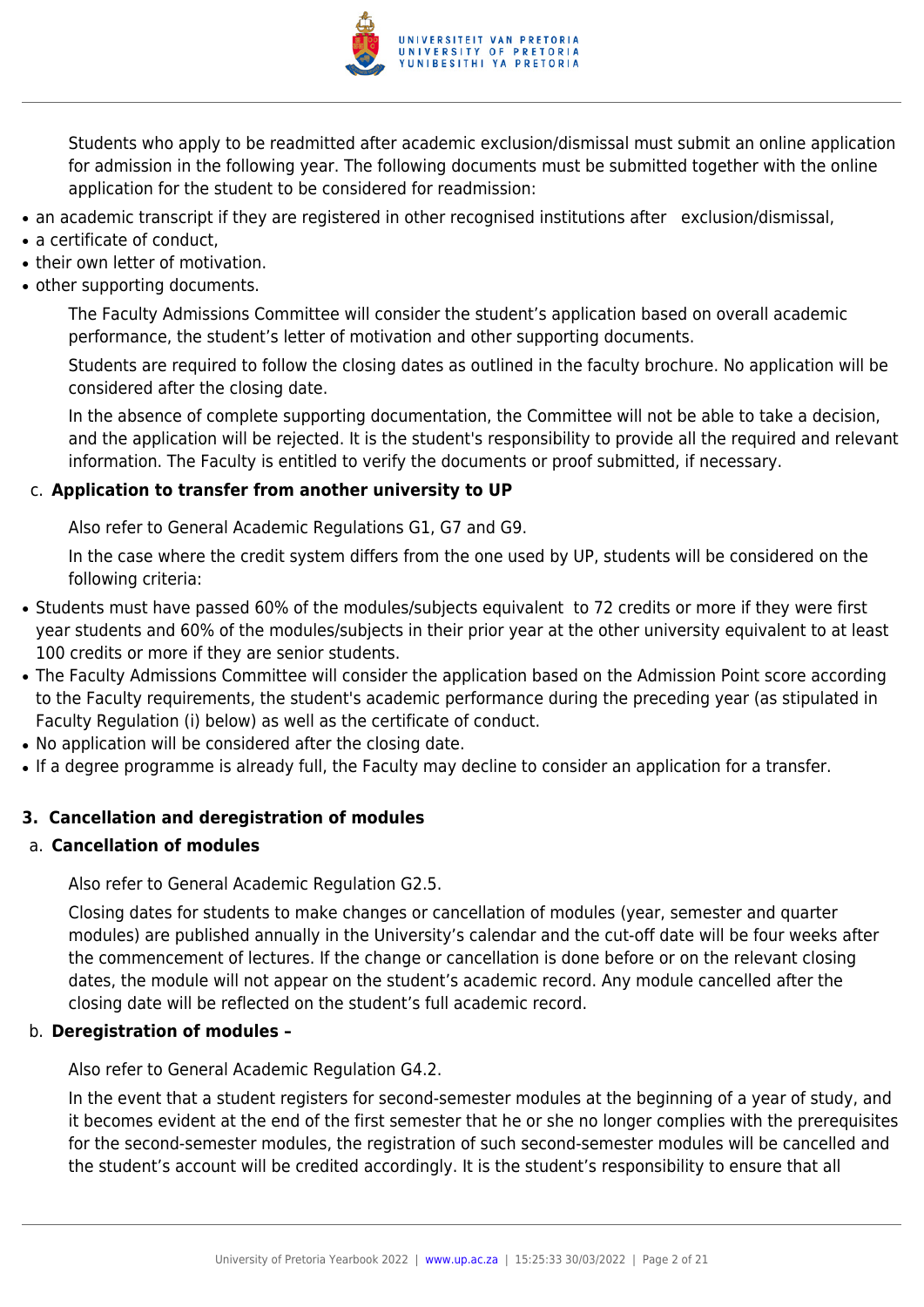

affected modules have been deregistered at the beginning of the second semester.

# **4. Community engagement**

The Faculty of Humanities creates opportunities for community engagement in which students may actively participate in order to promote social responsibility, through modules designed for this purpose. Students register for community engagement modules that have been approved by Senate as part of a study programme.

# **5. Deviations from the prescribed programme combination**

Any deviation from a prescribed programme or programme combination (e.g. recognition of credits already obtained, admission to further modules, deviations from the prescribed module structure, etc.) may only be made subject to the approval of the Dean, after consultation with the programme manager and coordinator concerned.

# **6. Specific requirements for undergraduate programmes**

Prospective students must check which requirements apply to particular programmes and modules offered in the Faculty of Humanities and other faculties. The details of the particular requirements for programmes are set out in the section on curricula.

Should a student wish to take a module offered by another faculty, he or she must determine the admission requirements for that module, as well as the subminimum required for examination papers, supplementary examinations, and the number of credits allocated by the faculty concerned.

Furthermore, at the end of a semester or a year of study, a student may be restricted in the number of credits he/she is allowed to register for in the subsequent semester/year(s) of study, or the student may be transferred to the BA – Extended programme, depending on the student's previous academic achievements. Please refer to Regulation 6.a. below.

# a. **Maximum number of credits**

Any student who wishes to undertake additional credits above the 120 credits specified for the degree must seek the advice of programme coordinators and obtain their permission before being allowed to register. If permission is granted:

- Students at first year level may take no more than 12 credits (ONE first year module) per semester (48 hours per week).
- Students at second year level may take no more than 20 credits (ONE additional 20 credit module or ONE additional 12 credit module) per semester (max. 53.3 hours per week).
- Students at third year level may take no more than 30 credits (ONE third year module or ONE second year module) per semester (max 60 hours per week).
- Students who are granted permission to take additional credits must pass all courses in a semester before being given permission to take additional credits in the subsequent semester.

# b. **Class attendance**

Since the Faculty places a high premium on the development of thinking skills and specific academic competencies, class attendance in all modules and for the full duration of a programme is compulsory for all students enrolled in degree programmes of the Faculty of Humanities.

Where the electronic media (such as clickUP) predominate in a module, it may be that class attendance is not a requirement. In these modules students are obliged to comply with all requirements as prescribed for the specific module.

Students may be refused admission to the examination in a particular module if they have failed to fulfil the published attendance requirements in that module.

At the beginning of a module, the study guide for that module will inform students about the requirements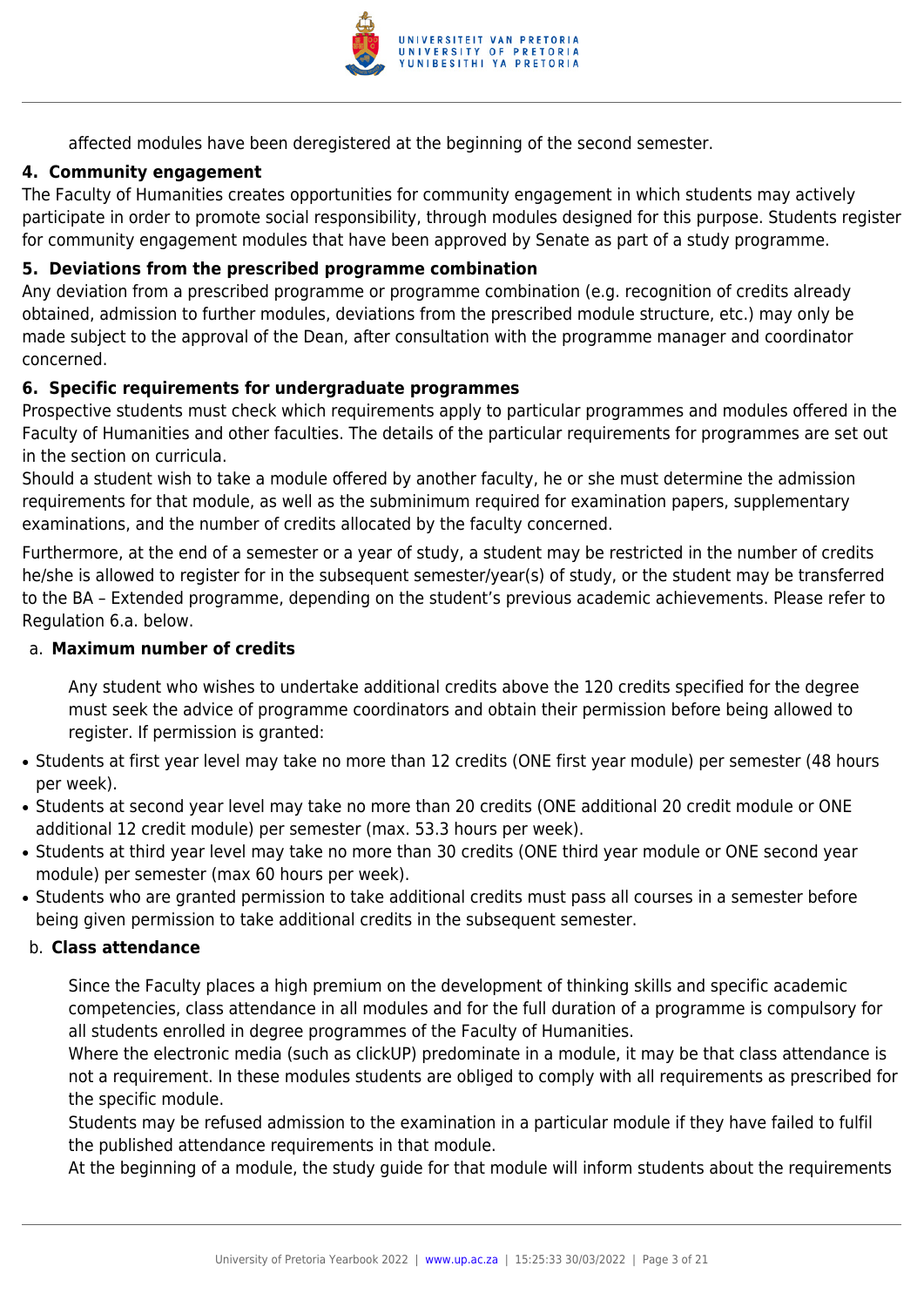

and monitoring of class attendance in that particular module.

# c. **Recognition of modules passed**

Also refer to General Academic Regulations G8 and G23.

The maximum duration for the retention of credits after an interruption in studies is five (5) years. If a student wishes to continue with a degree at a higher (second, third or fourth) year level after an interruption, he or she will have to repeat all previous modules within that programme passed more than five years prior to the year in which they plan to re-register.

#### d. **Assessment**

The regulations set out below apply to the assessment of modules in the Faculty of Humanities, but departments may, in exceptional cases and in consultation with the Dean, make alternative arrangements for specific modules.

At the beginning of a module, the study guide for that module will inform students about all arrangements regarding assessment in that particular module.

#### **d.1. Examinations**

Also refer to General Academic Regulation G12.

- i. Unless otherwise stipulated, a minimum year/semester mark of at least 40% in a module is required for admission to the examination for that module.
- ii. Unless otherwise stipulated, in the calculation of the final mark for a module in which an examination is written, the year/semester mark will carry a weight of 50% and the examination mark a weight of 50%. The year/semester mark is calculated on the basis of at least two assessments in semester modules and four assessments in year modules.
- iii. In order to pass a module, a final mark of at least 50% as well as a minimum examination mark of 40% must be obtained, except when a module is completed without a scheduled examination. Students will pass a module with distinction if a final mark of at least 75% is achieved.
- iv. As intended in G10.3.1, a student may be exempted from sitting for an examination if he or she has obtained a year, semester or quarter mark of at least 65% in the particular module. For this arrangement to apply to a module, prior authorisation is required from the Dean.
- v. The final results for all modules will only be published by Student Administration after approval thereof by the external examiner/ examiners/examination commission.

# **d.2. Supplementary and special examinations**

- i. Both supplementary examinations and special examinations are written in the supplementary examination period. Special examinations have the same duration and format as the main examination for the module. The supplementary examination may differ in duration and format from the main examination.
- ii. Students who have been admitted to a special examination will not be given the opportunity to write a supplementary examination in the module.
- iii. Students may be admitted to a supplementary examination in a module in the following cases:
	- a. if a final mark of between 40% and 49% was obtained; or
	- b. if a final mark of 50% or more was obtained, but not the required examination subminimum of 40%.
- iv. In the calculation of the final mark for the supplementary examination, the year/semester mark carries a weight of 50% and the supplementary examination mark a weight of 50% (ie the same as for the main examination in the module). The highest final mark that may be awarded following the supplementary examination is 50%. Students must obtain a subminimum of at least 40% in the supplementary examination to pass the module.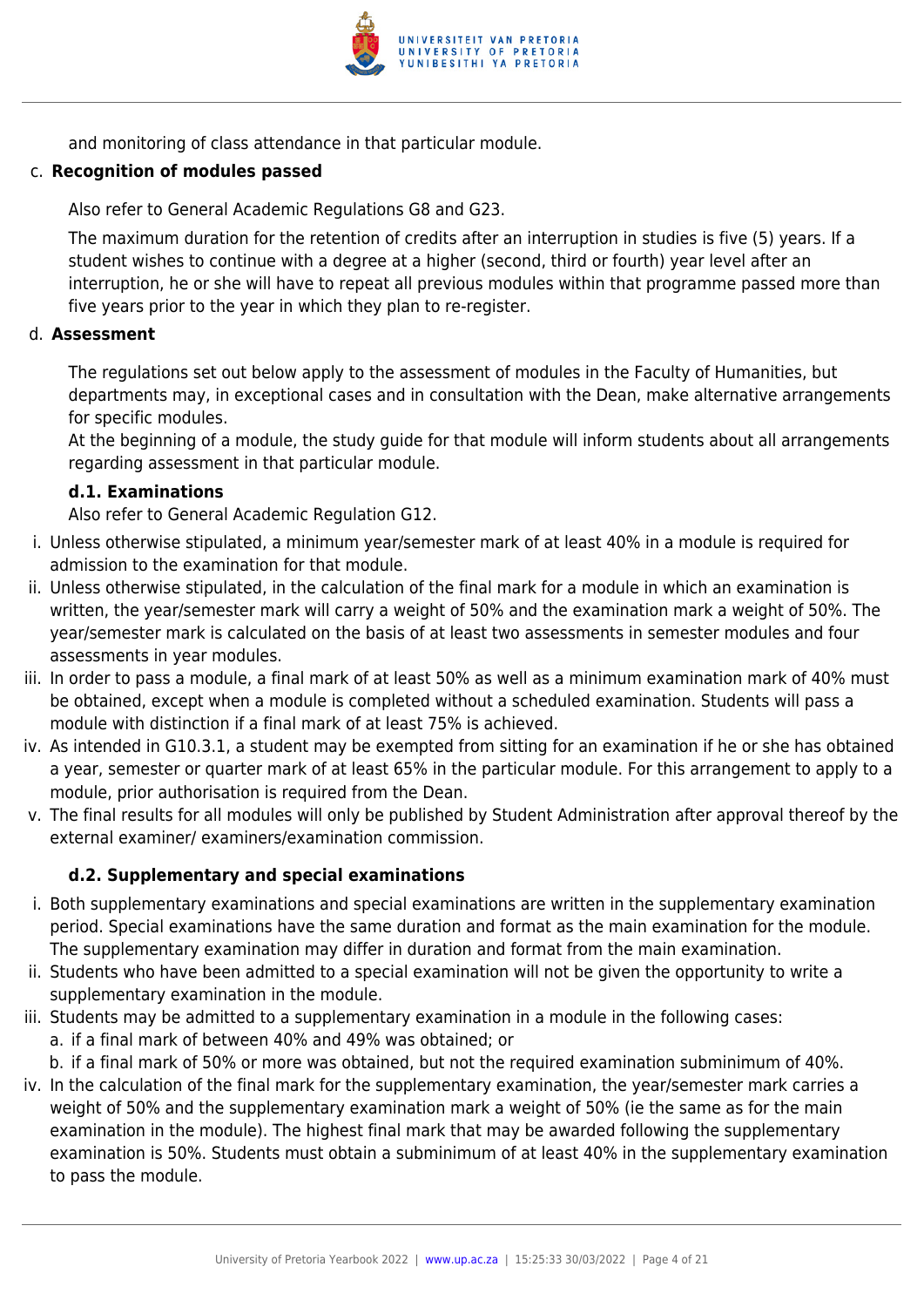

- v. In the calculation of the final mark for a special examination, the same principle applies as for the main examination in the module (ie the year/semester mark carries a weight of 50% and the examination mark a weight of 50%).
- vi. No special supplementary examination will be granted to students who could not write the scheduled supplementary examination.

Students who did not write the main examination on the scheduled day may apply for special examination at the Student Administration office. Lecturers are not allowed to grant students access to such examinations. Applications for these must be handed in together with a valid medical certificate and/or supporting documentation/affidavits not later than three working days after writing the main examination. A medical certificate will not be accepted where it states that students appeared ill or declared themselves unfit to write the examination. The medical practitioner must be consulted on or before the date on which the examination was scheduled.

A medical certificate will not be accepted if it does not contain the physical address and telephone number of the doctor/medical practice as well as the practice number. In cases where a reason other than sickness is given, students must submit an affidavit that reflects the reason for their absence from the examination. An affidavit will not be accepted unless it is accompanied by the relevant substantiating documentation. It is the responsibility of students to ascertain whether their requests have been successful or not. Students who have been granted permission to write a special examination and who then fail to write the examination will not qualify for any further special examinations.

# **d.3. Chancellor's examination in the Faculty of Humanities**

Also refer to General Academic Regulation G12.5.

Students who complied with all the requirements of a degree with the exception of at most a year module, or the equivalent thereof, in which they obtained a final mark of at least 40%, may with the approval of the Dean, on recommendation of the head(s) of department, be admitted to a Chancellor's examination at the beginning of January. Students who obtained a final mark of less than 40% in any of the applicable modules will not be considered. The maximum final mark that may be awarded is 50%. Students only qualify for a Chancellor's examination if they have completed the prescribed examination in their final year of study.

# e. **Perusal of examination answer scripts**

Also refer to General Academic Regulation G14.1.

After the main examination, departments will give students the opportunity to peruse their examination answer scripts and give feedback about the criteria used by examiners. The date/time of the perusal and the manner in which feedback is given shall be determined by the department concerned and notices will be posted in departments about when perusal will take place. Students who are unable to attend the official perusal session may apply to the department for an opportunity to see the examination answer script. No lecturer is under any obligation to grant any student such a perusal opportunity more than two weeks after the commencement of the following semester.

# f. **Re-marking of examination answer scripts**

Also refer to General Academic Regulation G14.2.

Students may apply for re-marking of an examination answer script after perusal of such a script, but within 14 calendar days after commencement of lectures in the next semester. Students who wish to have their scripts re-marked must pay the prescribed fee and submit their request to the Dean of Humanities (Student Administration office), who will inform the department concerned if a re-mark is granted. The answer script will then be re-marked by an examiner appointed by the relevant head of department. Marks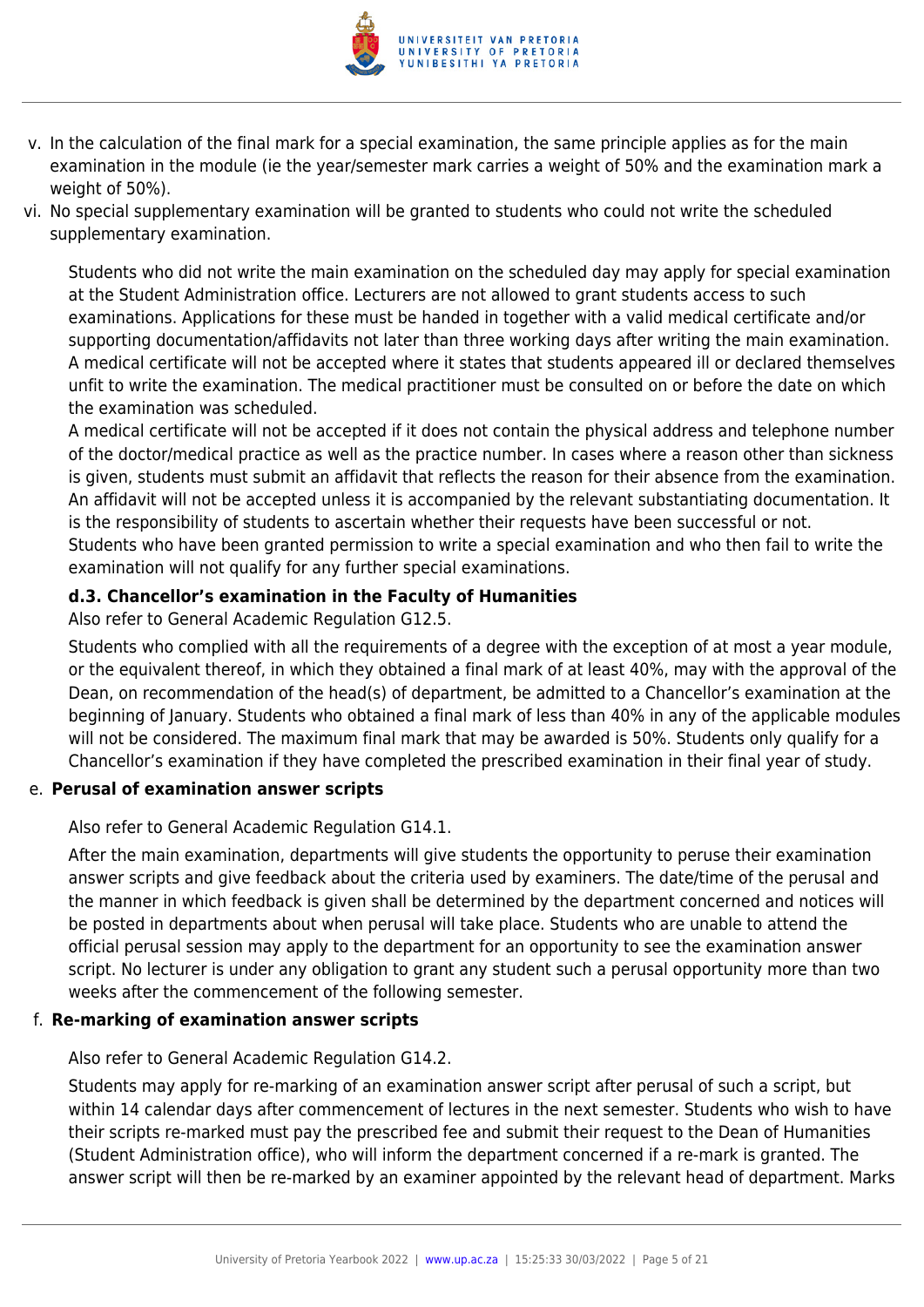

will be adjusted according to the re-marking, but no supplementary examination will be granted.

# g. **Release of examination marks**

Final marks will be released by the Student Administration office after which students may access results via student portal.

Lecturers may destroy examination answer scripts once a period of one year has passed from the date on which the examination was written.

#### h. **Departmental test policy**

Departmental test policy will be communicated to students by means of study guides and/or departmental guidelines.

Students who do not comply with the relevant requirements, may be penalised.

# i. **Progression requirements**

Also refer to General Academic Regulation A8 and G3

A student must be able to complete the programme for which he or she is re-registering, within the prescribed minimum period (years = N) plus one year  $(N+1)$ .

# j. **Exclusion**

Exclusion after the first-semester examination:

- a. First-year students (in a three-year programme) who do not perform well in the first semester will be issued with a warning letter e.g if they do not pass the 60% of the 60 credits in the first semester.
- b. First-year students (in a four-year programme) who do not perform well in the first semester will be issued with a warning letter e.g if they do not pass the 66% of the 60 credits in the first semester.
- c. Senior students (in a three-year programme) who do not perform well in the first semester will be issued with a warning letter e.g if they do not pass the 60% of the 80 credits in the first semester.
- d. Senior students (in a four-year programme) who do not perform well in the first semester will be issued with a warning letter e.g if they do not pass the 66% of the 80 credits in the first semester.
- e. Senior students will be dismissed from the Faculty if they were registered at the beginning of the academic year under specific conditions after being excluded at the end of the previous year (ie registered only for the first semester, with the condition of passing all registered modules), and not fulfilling the set conditions.
- f. In the case of (a,b,c and d) students may be excluded/dismissed at the end of the year if they did not comply with the progression requirements as outlined in regulation (i) above, refer to General Academic Regulation A8 and G3. They may appeal against the decision with the Faculty Appeals Committee, and should the appeal be denied, the student may request a review of the Faculty's decision by the Senate Review Committee.

# k. **Termination of registration**

The Dean may, on the recommendation of an appropriate Faculty Admission Committee, cancel the registration of a student or the registration for a module during an academic year if the student fails to comply with the minimum requirements determined by the Faculty Board with regard to tests, examinations or any other work, with the proviso that a student may request that the Dean reconsider the decision in terms of the set procedures.

# l. **Humanities Special**

This programme is designed for students who have completed an undergraduate degree wanting to register modules for non-degree purposes.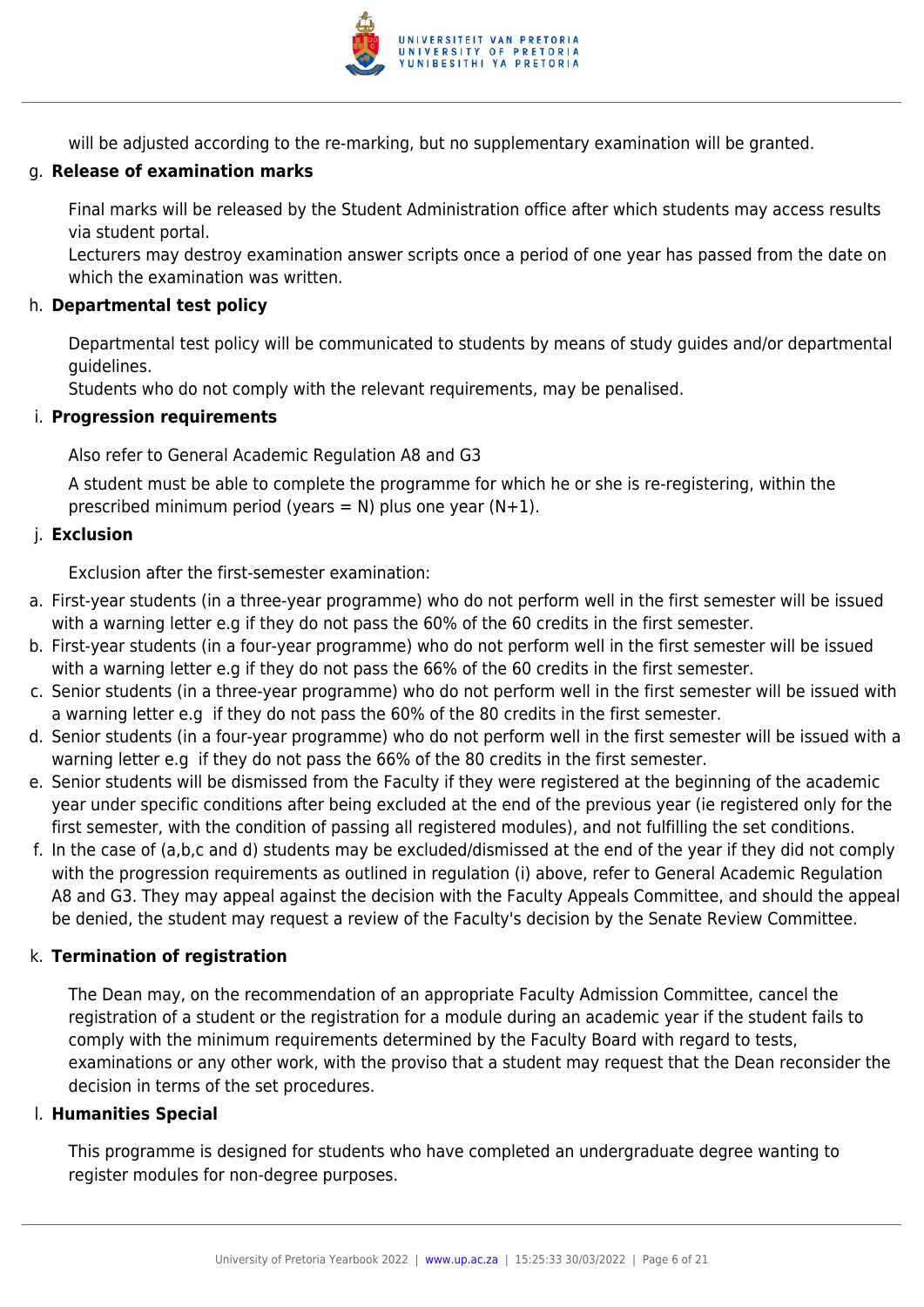

The maximum study period for a module is one year. Students may only be allowed to register a limited number of modules. No application will be allowed after the closing date. All registration for modules requires approval from the Departments.

# m. **Awarding of credits obtained by exchange students**

If there is a formal exchange agreement between the department in the faculty and the department in the faculty of an overseas higher education institution, the mark obtained by our exchange student from the other overseas institution can be recognised if there is an agreed equivalence in the modules and assessment standards of the two institutions for the relevant modules. These matters must be agreed upon before student/s commence any exchange programme.

#### n. **Degree with distinction**

Except where otherwise indicated for individual programmes, in order to be awarded a degree/qualification with distinction, a student has to obtain a weighted average of at least 75% (not rounded) across 4 semester modules (or the equivalent thereof) at the highest year level of a programme and within the minimum period prescribed for the degree programme.

# **Specific regulations applicable to postgraduate qualifications**

# **1. Academic literacy**

It could be required from new postgraduate students to provide proof of their academic literacy.

# **2. Credit for modules**

No credit will be given for modules which form part of another degree programme where the student has already complied with the requirements of such a degree. The rule is also applicable in instances where the student is currently registered for more than one degree programme.

# **3. Recognition of modules passed**

The maximum duration for the retention of credits after an interruption in studies is three (3) years. If a student wishes to continue his or her postgraduate studies after an interruption, he or she will have to repeat all modules passed more than three years previously.

# **4. Awarding of credits obtained at other institutions**

If there is an exchange agreement between the faculty and international institution, the mark obtained by an exchange student at the overseas institution can be recognised if there is agreed equivalence in the modules and assessment standards of the two institutions for the relevant modules.

# **5. Renewal of registration**

#### a. **Honours degree**

Also refer to General Academic Regulation G18.

Subject to exceptions approved by the Dean, on the recommendation of the relevant head of the department, a student may not sit for an examination for the honours degree more than twice in the same module.

A student who is registered for an honours degree must complete his or her study, in the case of full-time students, within one year of registering for the degree and, in the case of part-time students, within two years of first registering for the degree. Under special circumstances, the Dean, on the recommendation of the relevant head of the department, may give approval for a limited extension of this period.

#### b. **Master's degree**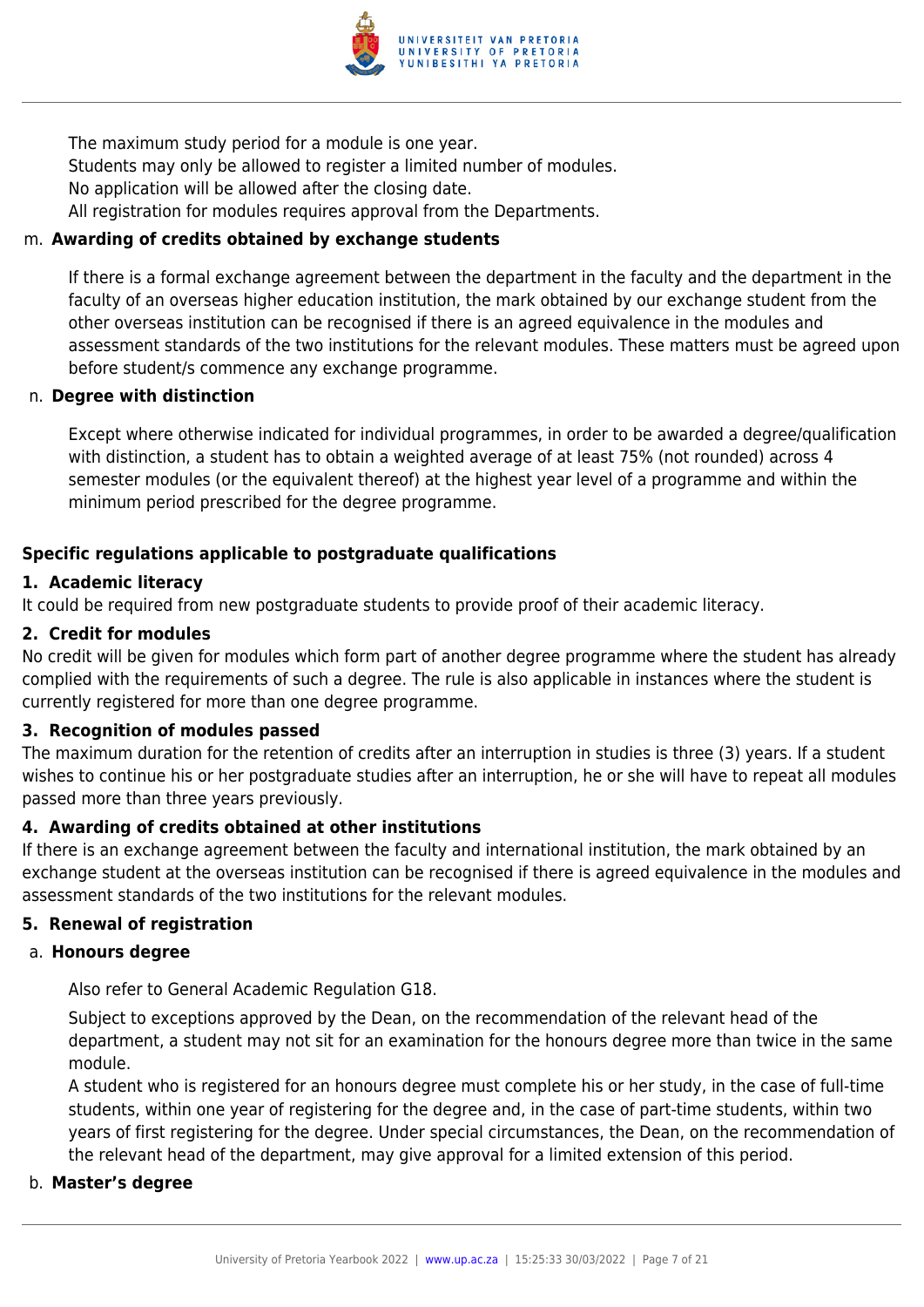

Also refer to General Academic Regulation G32.

- i. Students at the University are registered for one year of study. Upon expiry of that year, students wishing to continue their studies at the University must renew their registration and pay such fees for renewal of registration as are prescribed by Council from time to time.
- ii. Subject to exceptions approved by the Dean, on the recommendation of the relevant head of department, a student may not enrol for the same module for a master's degree more than once. This applies to both modules and the dissertation.
- iii. Students who are given permission by the Dean, on the recommendation of the relevant head of department, to present themselves more than once for an examination in the same department, must pay the full fees for this examination.
- iv. Students enrolled for a master's degree must complete their studies within two years after first registering for the degree, except for programmes in the applied social sciences, which include but are not limited to the following disciplines: alternative communication, audiology, criminology, psychology, social work, and, speech language pathology, which require a longer period to comply with the requirements of their professions, as regulated.
- v. Renewal of registration after the two-year period is permitted only under special circumstances where the Dean, in consultation with the relevant department or the Postgraduate Committee, may give approval for a limited fixed extension of this period in terms of the set procedures.

# c. **Doctorate**

Also refer to General Academic Regulation G44.

- i. Students at the University are registered for one year of study, or for a shorter period determined in general or in specific cases by Council. After a year or period of study has expired, students wishing to continue their studies at the University must renew their registration and pay such fees for renewal of registration as are prescribed by Council from time to time.
- ii. Subject to other faculty regulations, a student for a doctorate must complete his or her studies within three years after first registering for the degree. Under special circumstances, the Dean, on the recommendation of the relevant head of department or the Postgraduate Committee, may give approval for a limited fixed extension of this period.

# **6. Minimum study periods and requirements for degrees**

# a. **Honours degree**

- i. An honours degree is only conferred on a student, if the student has complied with the following minimum periods of study:
	- a. One academic year after the qualification has been obtained by virtue of which admission to the study has been granted;
	- b. Where an honours degree is followed concurrently with a bachelor's degree, one academic year in addition to the minimum period prescribed for the bachelor's degree in question – with the proviso that in cases of exceptional merit, the University may, in agreement with the Joint Statute, shorten the minimum period of attendance.
- ii. In addition to the stipulations of G22.1, an honours degree is only conferred on a student if the student has complied with all the requirements laid down in these faculty regulation.

# b. **Master's degree**

Also refer to General Academic Regulation G34.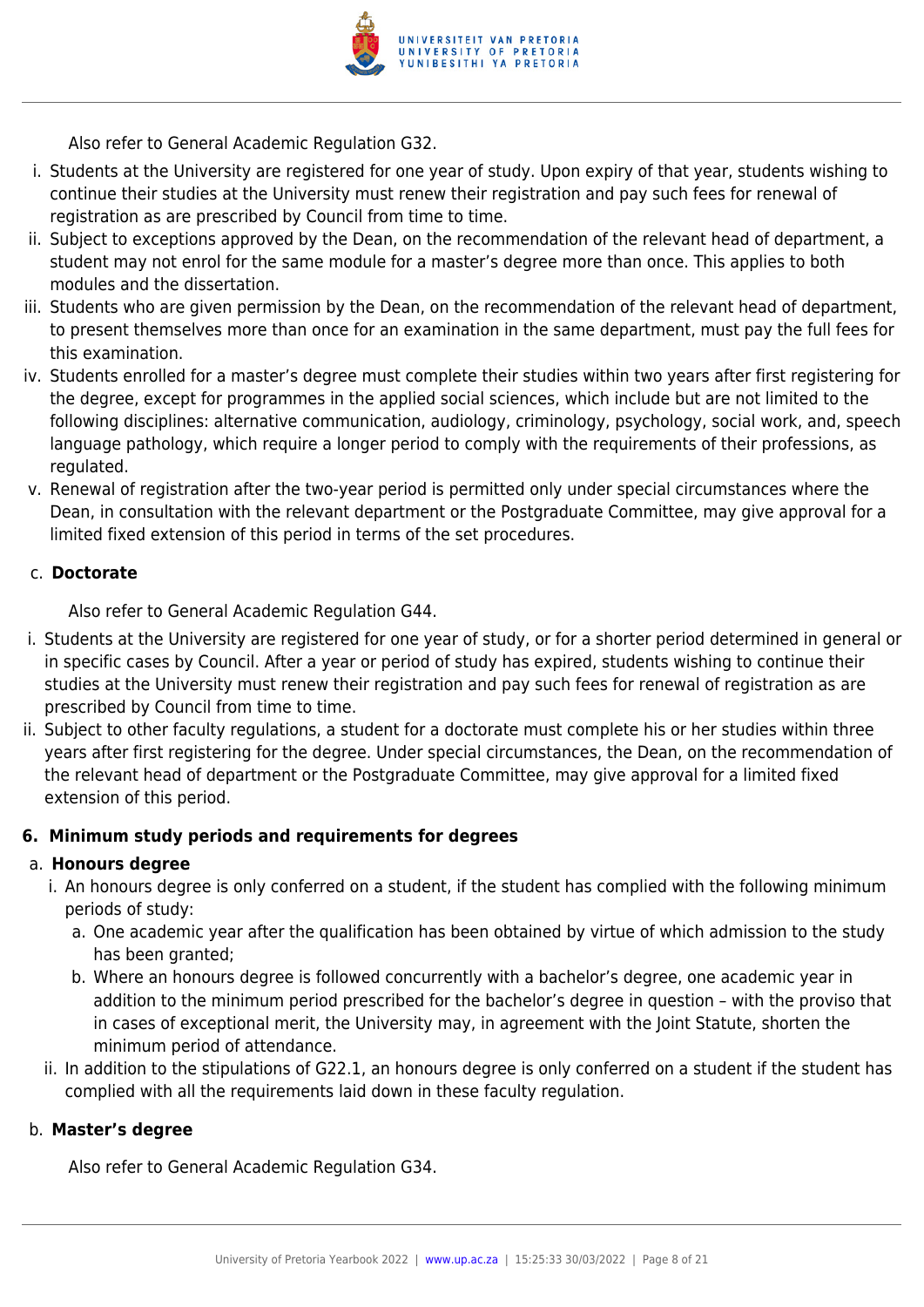

- i. The master's degree is conferred on a student only if at least one year has expired after the qualifications by virtue of which admission to master's study has been obtained – with the proviso that the student is registered for at least 12 months for a master's degree at the University, although the Dean may approve a shorter period.
- ii. A master's degree is conferred on a student only if he or she complies with all the requirements laid down in these faculty regulations.

# c. **Master's degree by coursework and mini-dissertation**

- i. A coursework master's degree is conferred on a student by virtue of examinations (per module) and a minidissertation or other research relevant output.
- ii. Mini-dissertations or other relevant forms of research are prepared and examined according to the instructions that are laid down in the faculty regulations.

# d. **Doctorate**

The doctorate is conferred on a student only if one of the following periods has expired:

- i. At least four years after complying with all the requirements for a three-year bachelor's degree.
- ii. At least three years after complying with all the requirements for a four-year bachelor's degree.
- iii. At least two years after complying with all the requirements for a bachelor's degree of five years or more.
- iv. At least two years after complying with all the requirements for a master's degree.
- v. With the exception of a shorter period that may be approved by the Dean, at least 12 months since registration for the doctorate at this University have expired.

In addition to the stipulations of the applicable General Academic Regulation G48 a doctorate is conferred on a student only if he or she has complied with all the requirements laid down in faculty regulations.

# **7. Procedures with regard to registration for master's and doctoral degree programmes (by research)**

Also refer to A12, G17, G32 and G43.

Postgraduate students, who fail to renew their registration annually, are regarded as having had an interruption in their studies.

# a. **Students for the master's degree (by research only) must:**

Submit an approved research proposal after registration of a specific degree programme and in consultations with their supervisors or study leaders. The research proposal for the dissertation must be approved by relevant departmental research committees, after which it must be submitted to the Research Ethics Committee of the Faculty of Humanities for final approval before data collection may commence.

# b. **Students for the PhD degrees must:**

- i. Submit an approved research proposal upon registration of a specific degree programme. The research proposal for the thesis must be approved by the departmental research committee in consultation with the study leaders/supervisors, after which it must be submitted to the Research Ethics Committee of the Faculty of Humanities for final approval before data collection may commence.
- ii. Submit a thesis on the approved topic for examination;
- iii. Undergo oral doctoral examination or equivalent before the degree can be conferred. These examination, which can be in the format of defence or a performance or a seminar is done before a panel of examiners appointed by the Dean, in consultation with the Postgraduate Committee and the relevant head of department, and supervisor/study leader. Where appropriate, the Dean may also grant an exemption from such examination. Also refer to General Academic Regulation G49.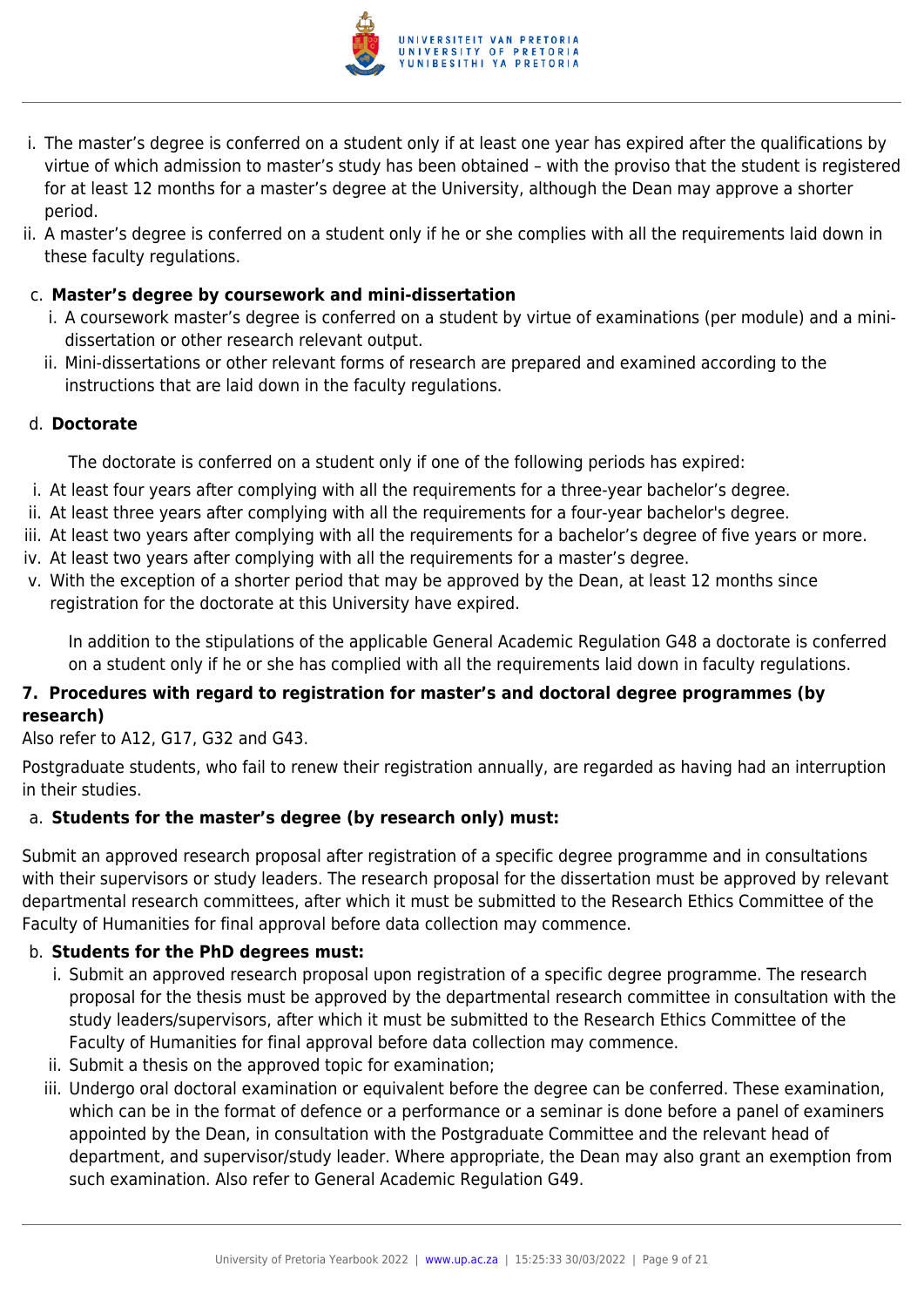

# c. **Students enrolling for a coursework master's degree programme must:**

In the case of ethical implications, submit a research proposal for a mini-dissertation beforehand to the Research Ethics Committee of the Faculty of Humanities for approval before commencing data collection. Also refer to General Academic Regulation G39.5.

#### **8. Assessment**

Also refer to General Academic Regulation G26.

The regulations given below apply to the assessment of postgraduate modules for honours and master's degree programmes with coursework offered by departments and schools in the Faculty of Humanities. Departments/Schools may, in exceptional cases and in consultation with the Dean, make alternative

arrangements with regard to specific modules.

At the beginning of a module, students must be informed in the study guide about the arrangements regarding assessment in that particular module.

#### **8.1. Examinations**

- i. A minimum progress mark of 40% is required for admission to the examination.
- ii. In the calculation of the final mark for the module in which an examination is written, the progress mark will carry a weight of a minimum of 50% and the examination a weight of a minimum of 50%. The progress mark is calculated on the basis of two assessments done during the period that the module is presented.
- iii. In order to pass a module, a final mark of at least 50% and a minimum examination mark of 40% must be obtained, except when a module can be completed without a scheduled examination. A student will pass a module with distinction if a final mark of at least 75% is achieved within the minimum period prescribed for the degree.
- iv. A module may be completed without a scheduled examination\* provided that:
	- a. all the outcomes of the module have been evaluated by means of formative assessment;
	- b. the final mark is based on the student's performance in at least three assessment opportunities;
	- c. a final mark of at least 50% is obtained; and
	- d. students are not provided with an additional opportunity for assessment, such as a supplementary examination or a retest.

\*NB The Dean's permission must be obtained beforehand in such cases.

- v. The research component of the honours degree does not qualify for an additional assessment opportunity.
- vi. The final results for all modules will only be published after condonation of the results by the examination commission of the Faculty of Humanities. No results will be released beforehand.

# **8.2. Supplementary and special examinations**

Supplementary and special examinations are normally not granted at honours level. In exceptional cases, these examinations may be granted in consultation with the Postgraduate Committee and with permission from the Dean.

# **8.3. Assessment of master's mini-dissertations and dissertations**

Two examiners are required to evaluate a dissertation or a mini-dissertation. At least one of these examiners must be from outside the University of Pretoria from a recognised academic institution or must carry sufficient academic recognition in terms of specialisation and experience in the field to warrant such an appointment. Supervisors may not act as internal examiners for mini-dissertations or dissertations.

Upon receipt of examination reports, the Head of the relevant department, through the non-examining chairperson nominated by him/her or the Chair of the Postgraduate Committee must to assess the reports and provide a motivation whether the dissertation or mini-dissertation passes, passes with distinction or fails. Where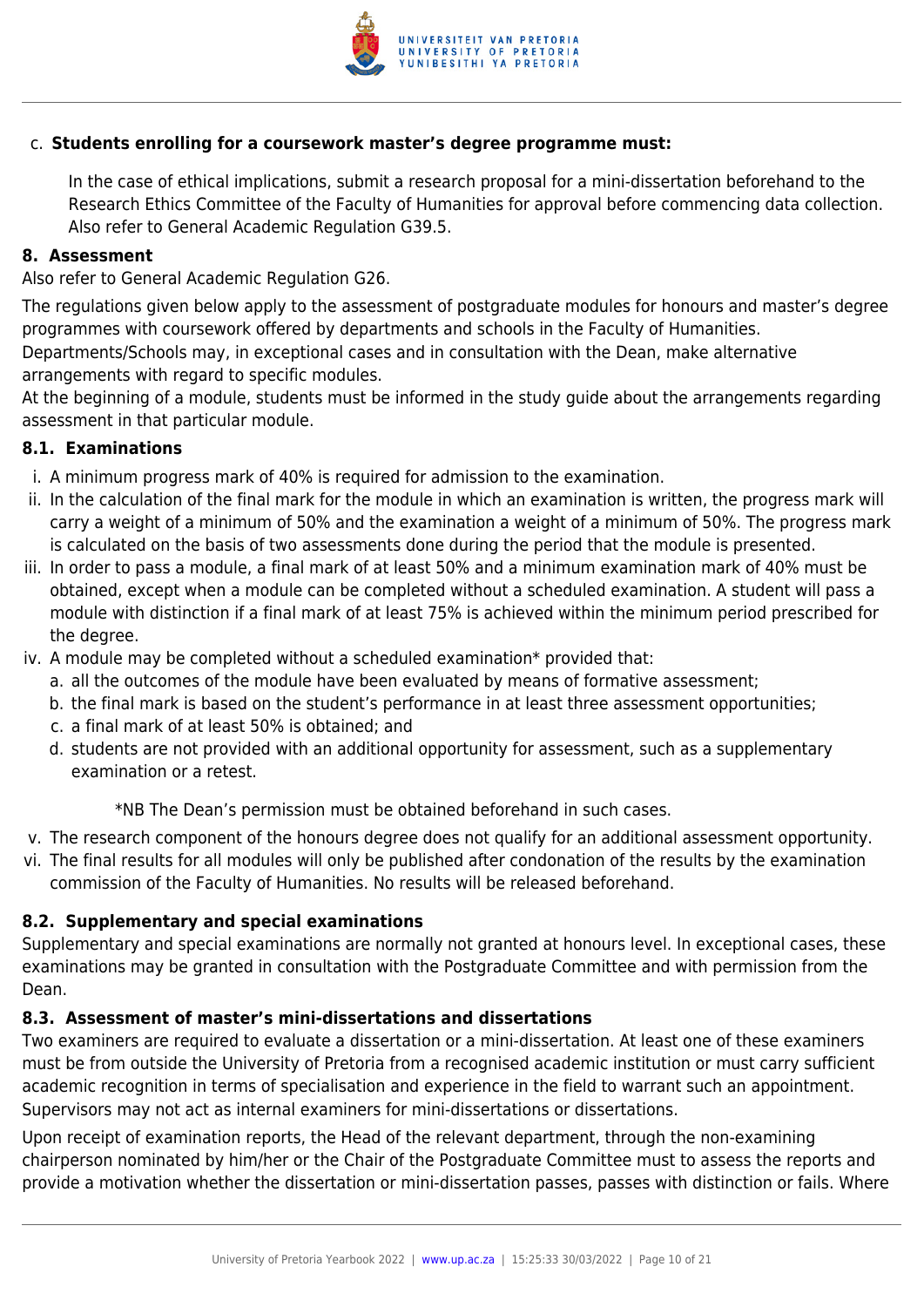

examiners require revisions of the dissertation or mini-dissertation, the non-examining chair should also recommend these as well to the Chair of the Postgraduate Committee.

The recommended final mark of the dissertation or mini-dissertation should be based on the qualitative review of the examination reports. As such, averaging of the examiners mark is only recommended when the difference between the examiners is not more than 10 marks. Where there is a divergence of views on the part of examiners, and marks awarded reflect such, the final mark should be decided on the quality of the reports available. Where both reports are of poor quality, or one of them is adjudicated as such, the reports must be referred to the Postgraduate Committee for further recommendation. Normally a third, and preferably internal reviewer, must be nominated to finalise the assessment of the dissertation.

#### **8.4. Assessment of doctoral examinations**

Refer to General Academic Regulation G49.

# **8.5. Oral examination**

An oral examination is a requirement for doctoral degrees in the Faculty of Humanities unless the Dean of the Faculty gives exemption. Exemption is granted to programmes with a practical or creative component such as fine arts, visual arts, literary arts, music, theatre, performance, dance, design and television. Refer to General Academic Regulation G49.2.

Please note: A candidate may not fail a dissertation or thesis twice. In such an event, the relevant examination reports as well as the dissertation or thesis will be referred to another examiner, approved by the Postgraduate Committee, for arbitration.

If there is no consensus between the examiners, the non-examining chairperson must indicate this in his or her report and recommend a result for consideration by the Dean or the Chair of the Postgraduate Committee. When there are considerable differences of views, and no other result is agreed upon, an arbitrator may be appointed by the Chair of the Postgraduate Committee. The arbitrator will be sent a copy of the thesis as well as copies of the reports of the original examiners to consider these and recommend a decision. Such a decision is final. During arbitration, the identity of the original examiners will may not be revealed to either the arbitrator or the candidate.

The final decision based on the arbitration report will be communicated to the department at this stage. If the outcome of this process is a recommendation of resubmission after extensive revision, the original panel of examiners should be appointed to re-examine the thesis. If these are not available to do so, or there are sufficient grounds for not appointing the same panel of examiners, another examiner or other examiners may be appointed.

# **9. Degree with distinction**

Except where otherwise indicated for individual programmes, a student has to obtain a weighted average of at least 75% (not rounded) in order to pass the degree with distinction and within the minimum period prescribed for the degree programme. The doctoral degree cannot be conferred with distinction.

A distinction for a mini-dissertation or dissertation should be awarded when there is unanimous recommendation by all the examiners. Where one examiner is not in favour of awarding a distinction, the non-examining chairperson should make a recommendation to Chair of the Postgraduate Committee on what the final mark is or whether to consult the examiner not in favour to finalise the matter. A distinction awarded for a mini-dissertation does not imply that the degree will be awarded with distinction.

# **10. Draft article for publication**

Also refer to General Academic Regulations G39.13 and G51.

The draft article should be based on the research that the student has conducted for the dissertation and be approved by the supervisor concerned. The supervisor should then have the opportunity to take the paper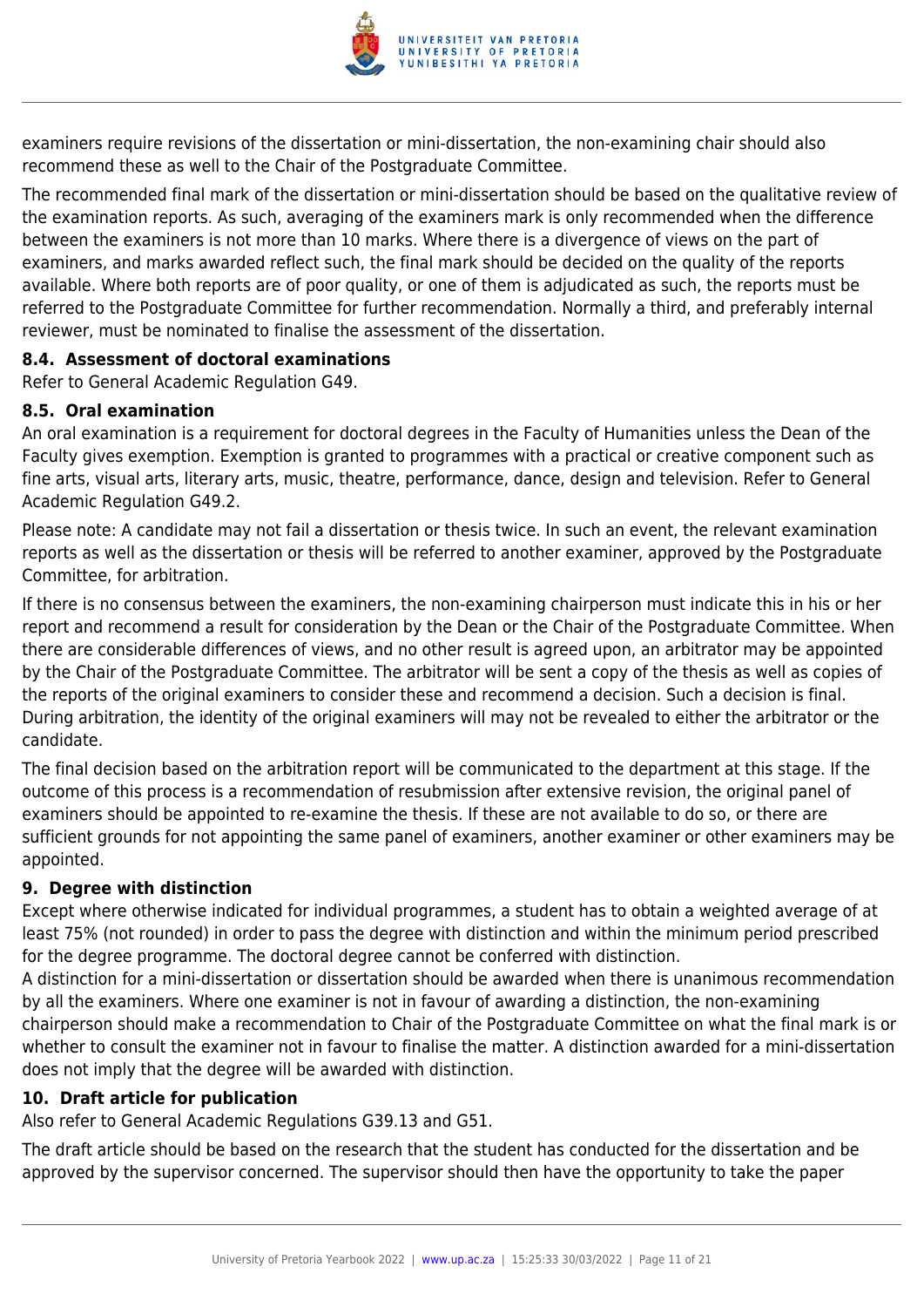

through all the processes of revision and resubmission as may be necessary and/or appropriate in order to achieve publication.

A student, before or on submission of a thesis, must submit proof of submission of an article issued by an accredited journal, to the Head: Student Administration. The submitted article should be based on the research that the student has conducted for the thesis and be approved by the supervisor The supervisor shall be responsible for ensuring that the paper is taken through all the processes of revision and resubmission, as may be necessary.

Doctoral degrees with a practical or creative component may submit evidence of such practical or creative output as required for the fulfilment of the requirements for the degree. These include, and are not limited to programmes such as fine arts, visual arts, literary arts, music, theatre, performance, dance, design and television.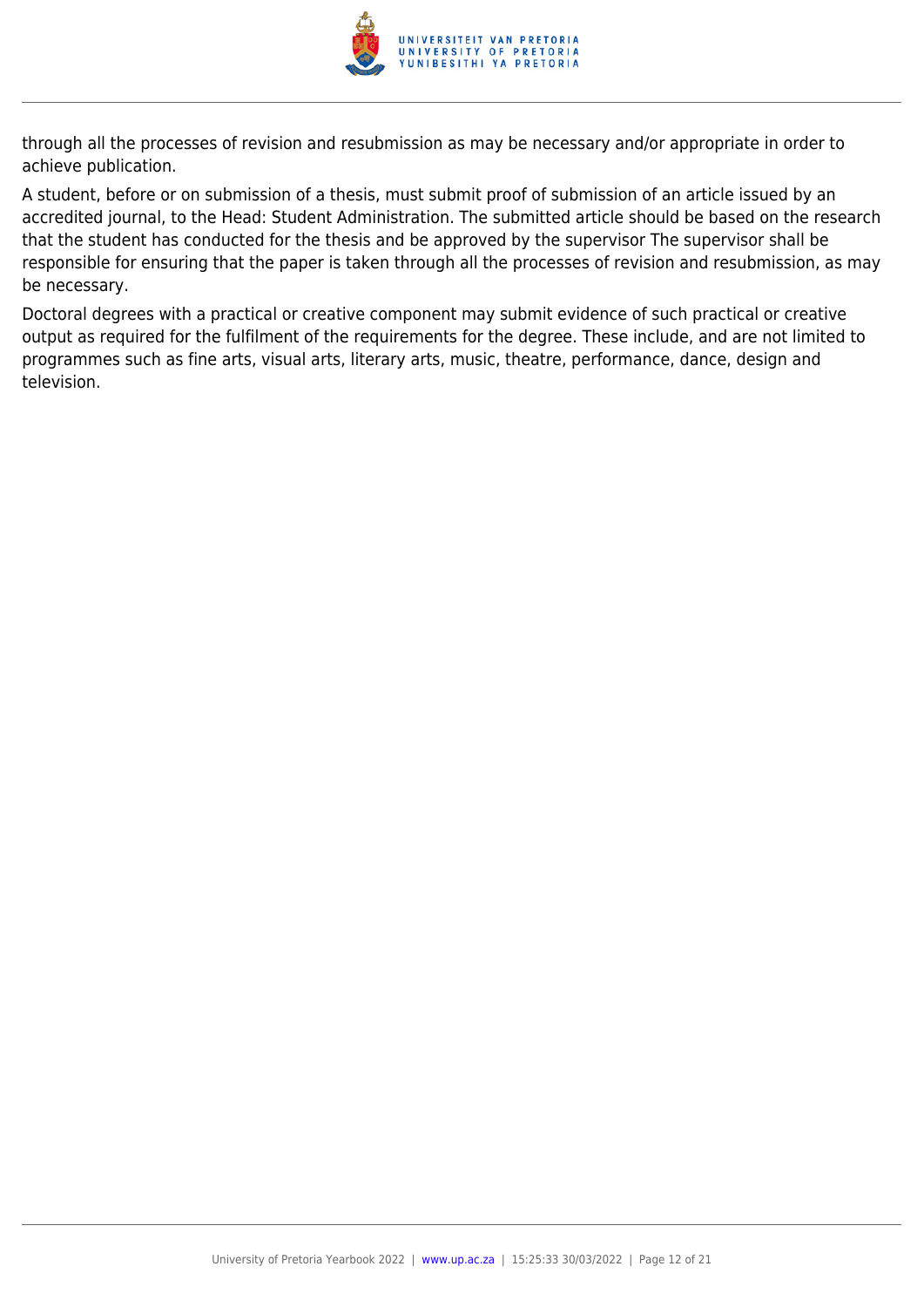

- Undergraduate Degree
- **BSW (01130144)**
- **BA (01130015)**
- **BA (Audiology) (01130105)**
- **BA (Fine Arts) (01130103)**
- **BA (Information Design) (01130102)**
- **BA (Languages) (01130016)**
- **BA (Law) (01130086)**
- **BA (Speech-Language Pathology) (01130104)**
- **BA (Visual Studies) (01130133)**
- **BA extended programme (01130014)**
- **BDram (01130117)**
- **BMus (01132003)**
- **BMus extended programme (01132004)**
- **BPolSci (International Studies) (01130038)**
- **BPolSci (Political Studies) (01130039)**
- **BSocSci (Heritage and Cultural Tourism) (01130068)**
- **BSocSci (Industrial Sociology and Labour Studies) (01130064)**
- **BSocSci (Philosophy, Politics and Economics) (01130056)**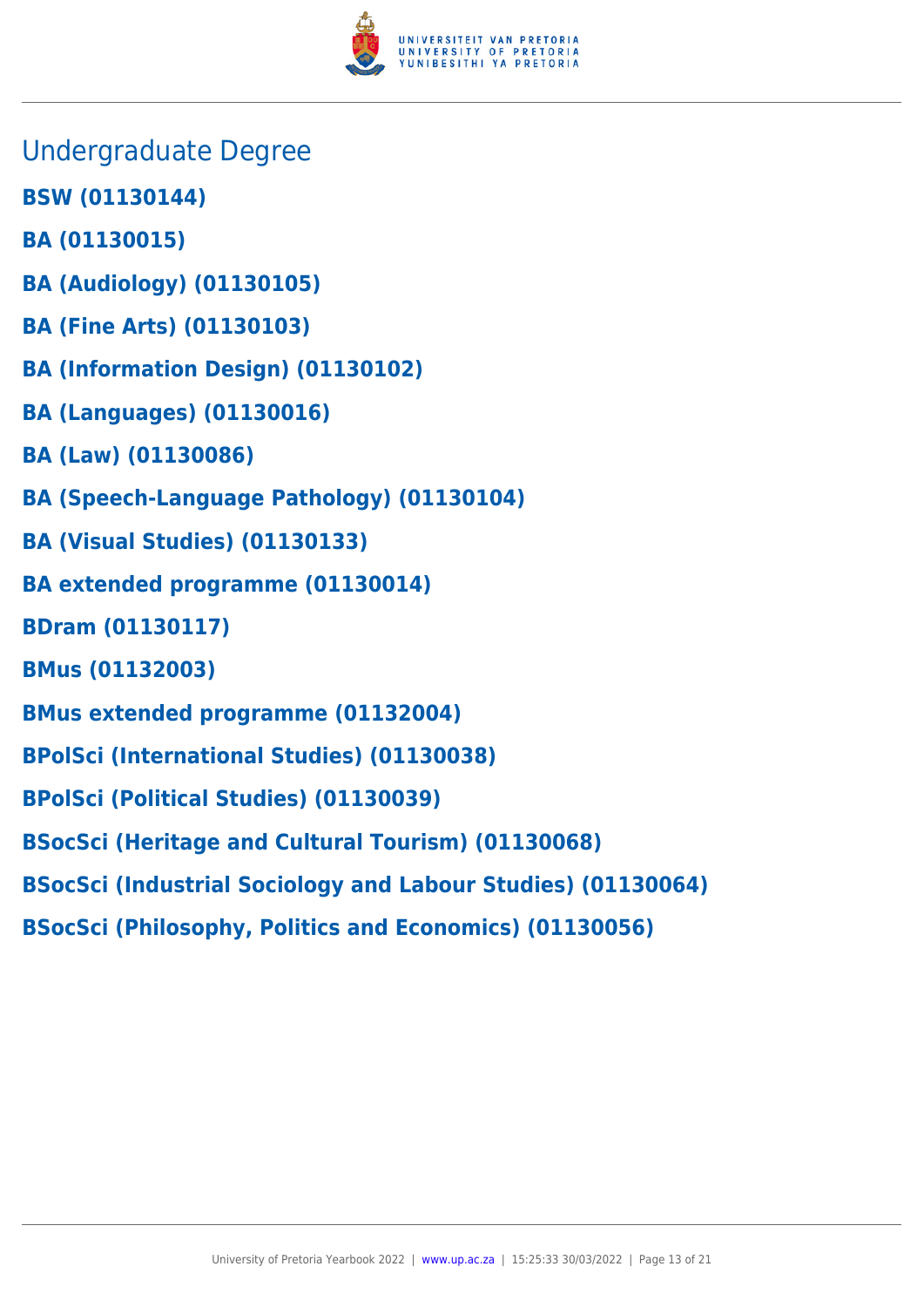

# **Honours**

- **BAHons (African Languages) (01240192)**
- **BAHons (Afrikaans) (01240165)**
- **BAHons (Ancient Languages and Cultures Studies) (01240256)**
- **BAHons (Applied Language Studies) (01242117)**
- **BAHons (Archaeology) (01240183)**
- **BAHons (Augmentative and Alternative Communication) (01242132)**
- **BAHons (Criminology) (01240262)**
- **BAHons (Drama and Film Studies) (01240483)**
- **BAHons (English) (01240212)**
- **BAHons (French) (01240223)**
- **BAHons (German) (01240202)**
- **BAHons (International Relations) (01240405)**
- **BAHons (Literary Theory) (01240552)**
- **BAHons (Music) (01242023)**
- **BAHons (Philosophy) (01240383)**
- **BAHons (Political Science) (01240412)**
- **BAHons (Spanish) (01240216)**
- **BAHons (Visual Studies) (01240273)**
- **BSocSciHons (Anthropology) (01243016)**
- **BSocSciHons (Development Studies) (01243017)**
- **BSocSciHons (Gender Studies) (01243018)**
- **BSocSciHons (Geographical Sciences) (Geography and Environmental Science) (01243020)**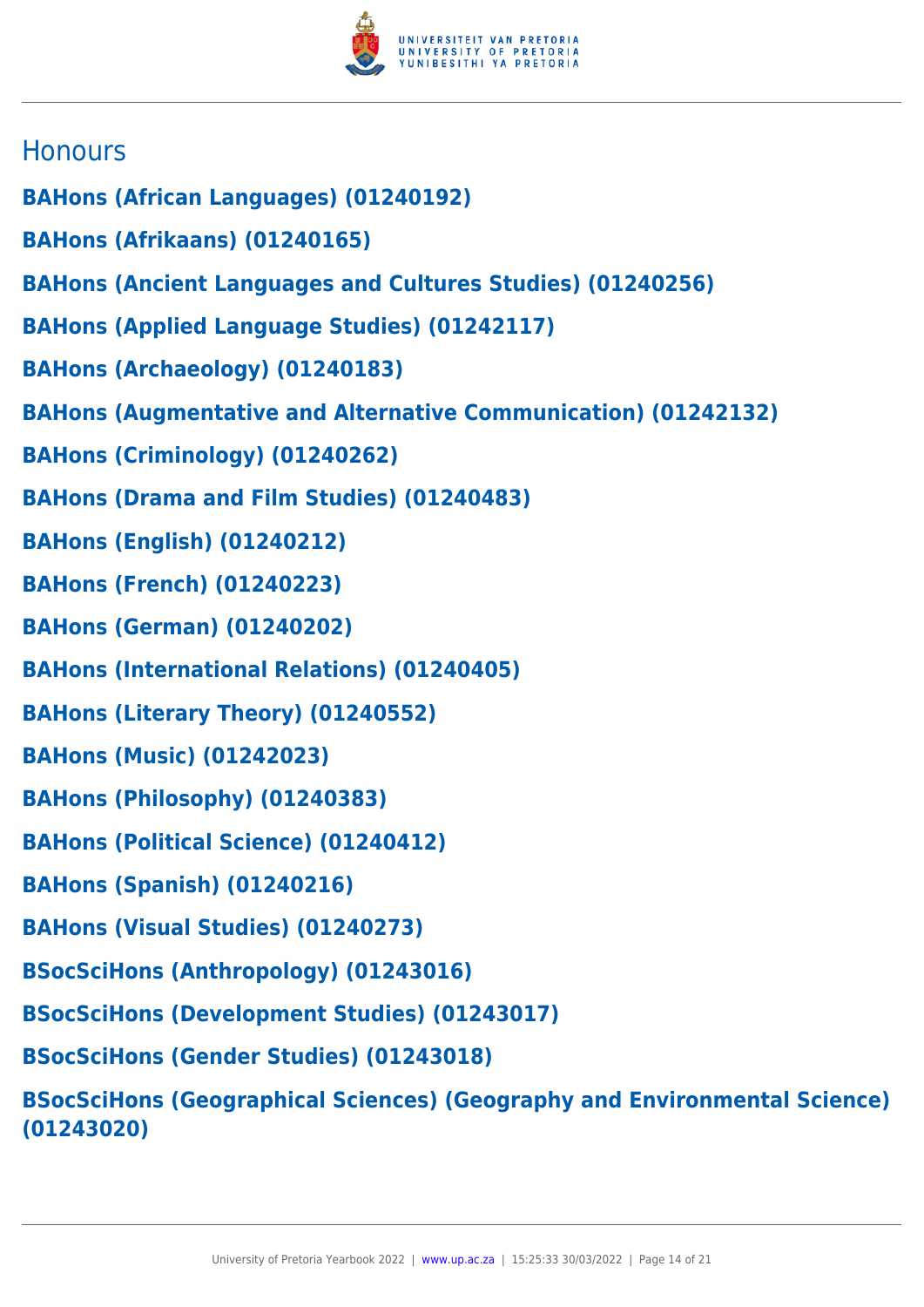

- **BSocSciHons (Heritage and Cultural Tourism) (01243024)**
- **BSocSciHons (Heritage, Museum and Preservation Studies) (01243025)**
- **BSocSciHons (History) (01243026)**
- **BSocSciHons (Industrial Sociology and Labour Studies) (01243022)**
- **BSocSciHons (Philosophy, Politics and Economics) (01243027)**
- **BSocSciHons (Psychology) (01243019)**
- **BSocSciHons (Sociology) (01243023)**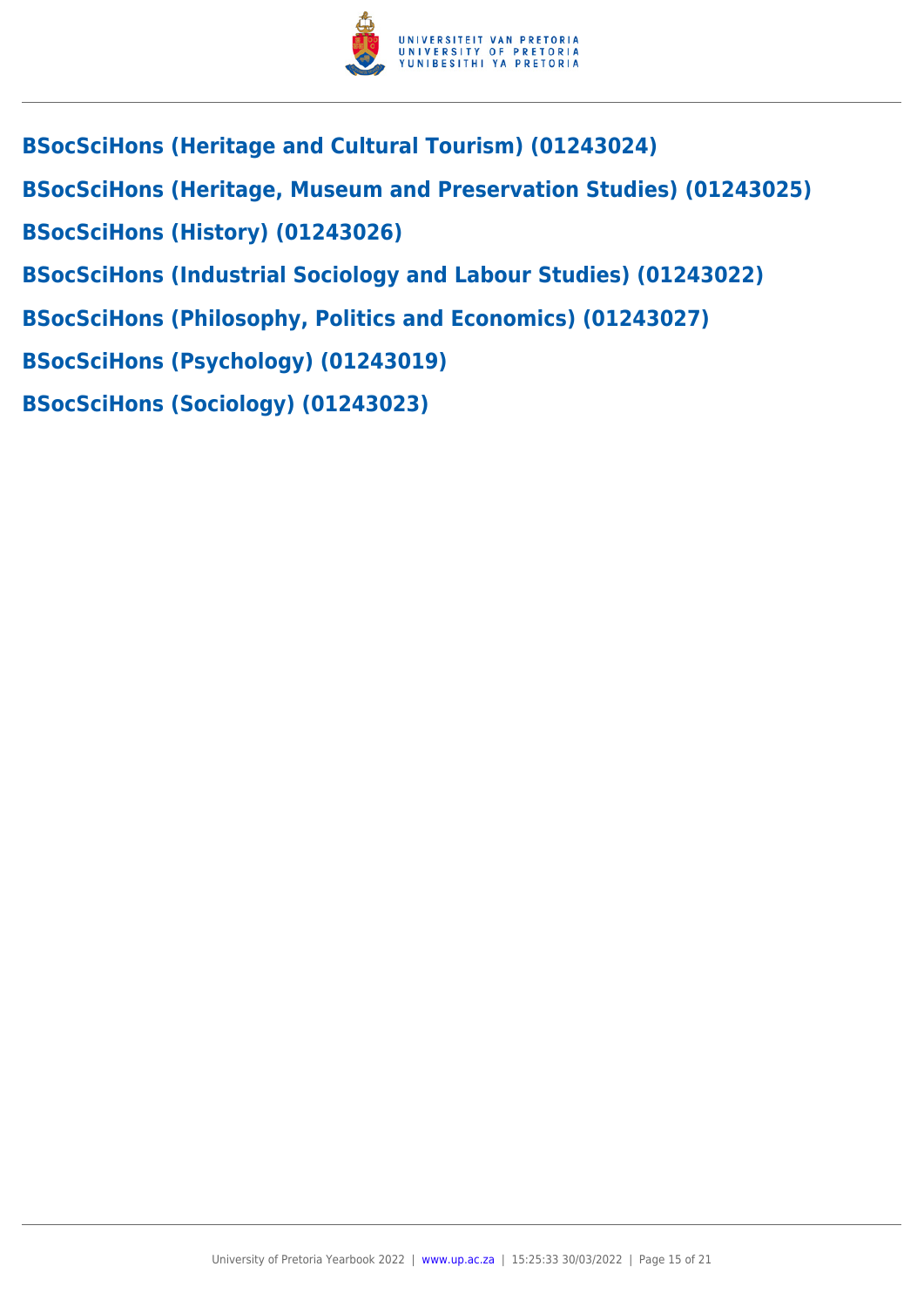

# Master's

- **MA (01250005)**
- **MA (African Languages) (01250195)**
- **MA (African Languages) (Coursework) (01250443)**
- **MA (African-European Cultural Relations) (Coursework) (01250015)**
- **MA (Afrikaans) (01250176)**
- **MA (Ancient Languages and Cultures Studies) (01250184)**
- **MA (Applied Language Studies) (01250179)**
- **MA (Archaeology) (01250177)**
- **MA (Audiology) (01250025)**
- **MA (Augmentative and Alternative Communication) (01252133)**
- **MA (Augmentative and Alternative Communication) (Coursework) (01252134)**
- **MA (Clinical Psychology) (Coursework) (01250212)**
- **MA (Counselling Psychology) (Coursework) (01250213)**
- **MA (Creative Writing) (01250006)**
- **MA (Criminology) (01250185)**
- **MA (Digital Culture and Media) (01250200)**
- **MA (Diplomatic Studies) (Coursework) (01250409)**
- **MA (Drama and Film Studies) (01250196)**
- **MA (English) (01250182)**
- **MA (Environment and Society) (Coursework) (01250514)**
- **MA (Fine Arts) (01250108)**
- **MA (French) (01250183)**
- **MA (Geography) (01250197)**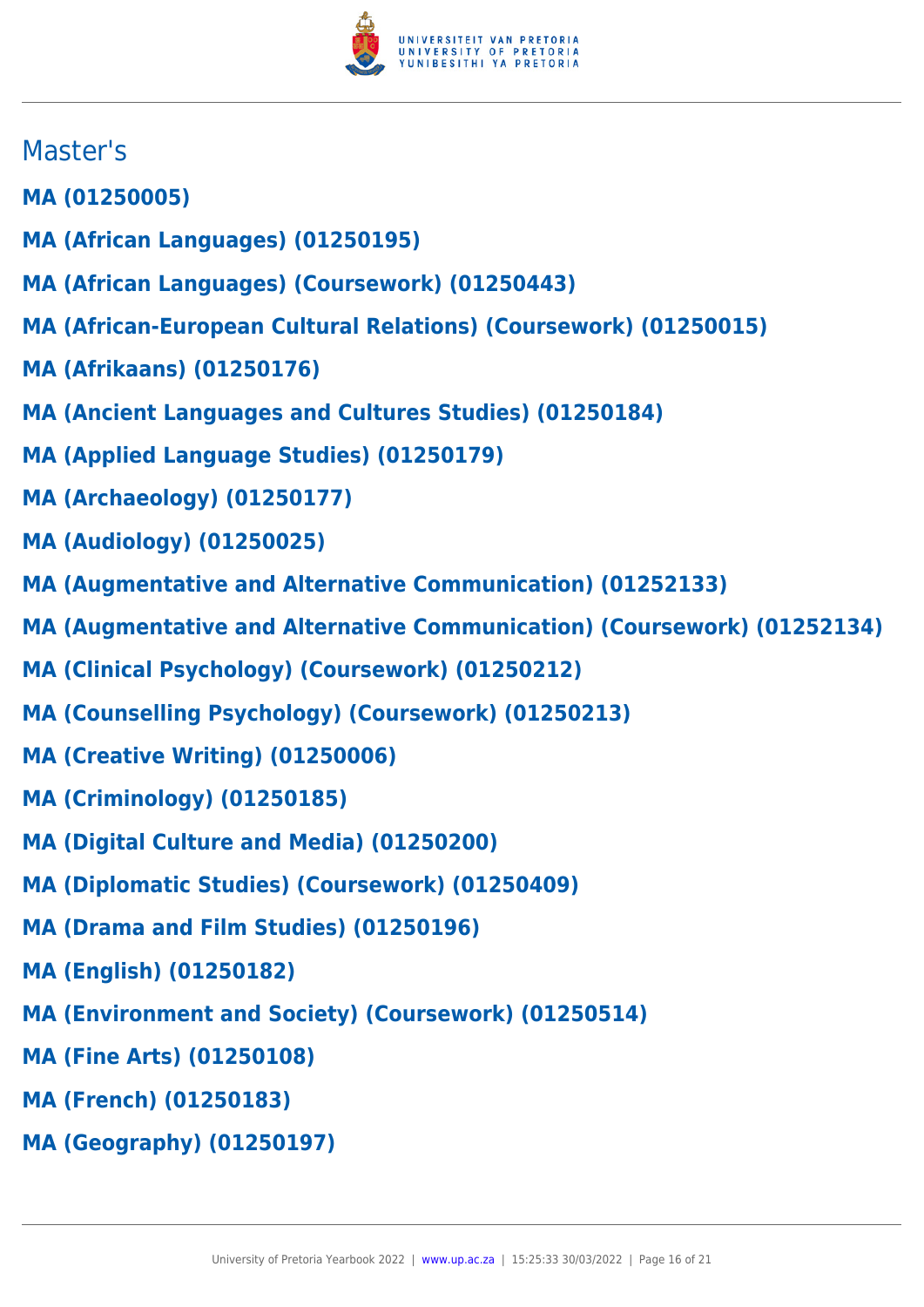

- **MA (German) (01250178)**
- **MA (Information Design) (01250109)**
- **MA (International Relations) (01250193)**
- **MA (Linguistics) (01250199)**
- **MA (Literary Theory) (01250198)**
- **MA (Philosophy) (01250189)**
- **MA (Political Science) (01250194)**
- **MA (Psychology) (01250188)**
- **MA (Research Psychology) (Coursework) (01250433)**
- **MA (Security Studies) (Coursework) (01250408)**
- **MA (Spanish) (01250180)**
- **MA (Speech-Language Pathology) (01250024)**
- **MA (Visual Studies) (01250187)**
- **MDram (01250114)**
- **MMus (Composition) (01252012)**
- **MMus (Music Education) (01252080)**
- **MMus (Music Technology) (01252085)**
- **MMus (Music Therapy) (01252092)**
- **MMus (Musicology) (01252022)**
- **MMus (Performing Art) (01252032)**
- **MSocSci (Anthropology) (01253026)**
- **MSocSci (Development Studies) (01253027)**
- **MSocSci (Gender Studies) (01253033)**
- **MSocSci (Gender Studies) (Coursework) (01253028)**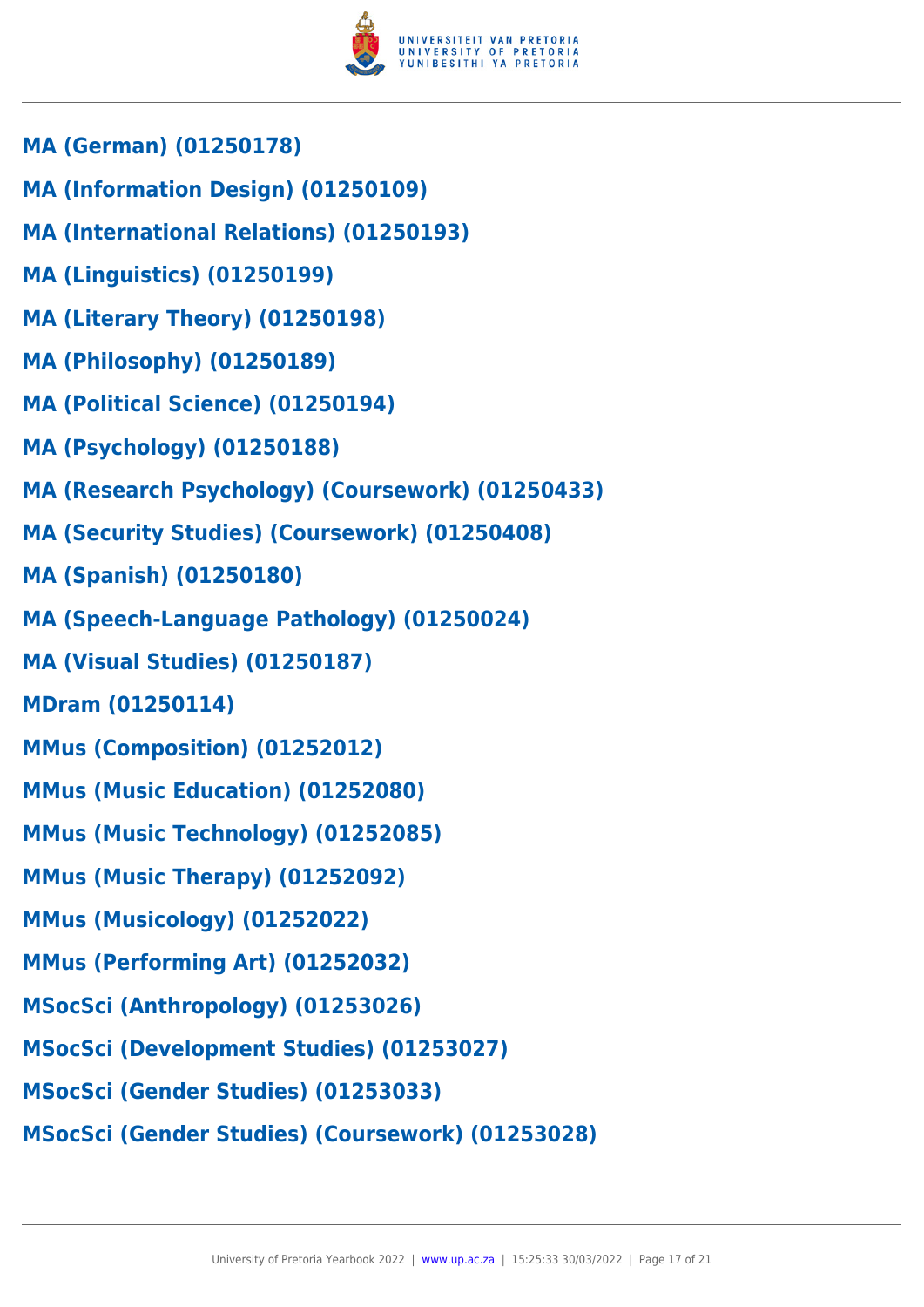

- **MSocSci (Heritage and Cultural Tourism) (01253109)**
- **MSocSci (Heritage and Cultural Tourism) (Coursework) (01253110)**
- **MSocSci (Heritage and Museum Studies) (01253111)**
- **MSocSci (Heritage and Museum Studies) (Coursework) (01253112)**
- **MSocSci (History) (01253113)**
- **MSocSci (History) (Coursework) (01253114)**
- **MSocSci (Industrial Sociology and Labour Studies) (01253034)**
- **MSocSci (Industrial Sociology and Labour Studies) (Coursework) (01253030)**
- **MSocSci (Philosophy, Politics and Economics) (01253035)**
- **MSocSci (Sociology) (01253032)**
- **MSocSci (Sociology) (Coursework) (01253031)**
- **MSocSci (Tangible Heritage Conservation) (Coursework) (01253115)**
- **MSW (01251072)**
- **MSW (Healthcare) (Coursework) (01251073)**
- **MSW (Play-based Intervention) (Coursework) (01251074)**
- **MSW (Social Development and Policy) (Coursework) (01251076)**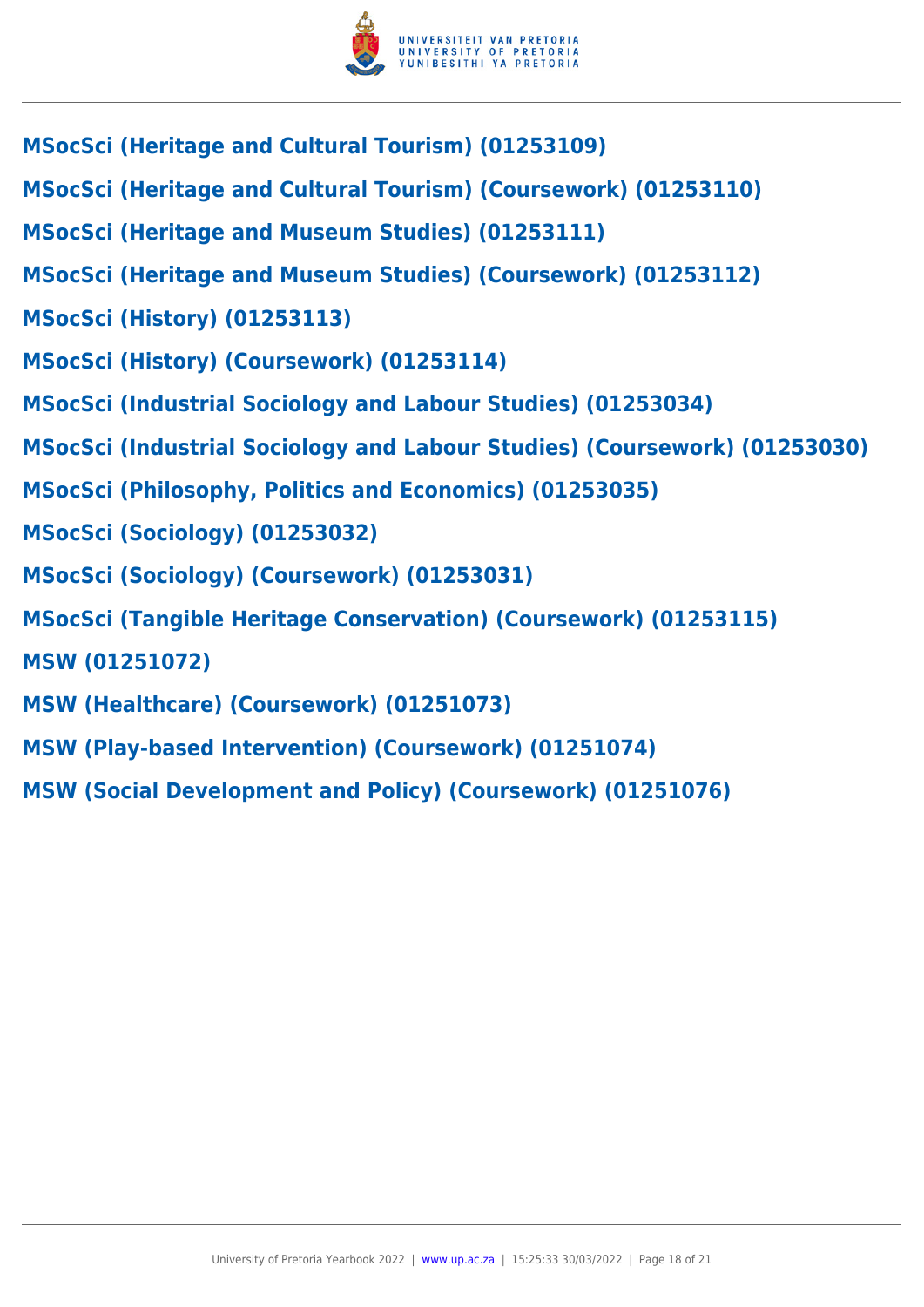

- **Doctorate**
- **PhD (Music) (01262007)**
- **DMus (01262004)**
- **DMus (Composition) (01262006)**
- **DMus (Performing Art) (01262005)**
- **PhD (01264001)**
- **PhD (African Languages) (01264562)**
- **PhD (Afrikaans) (01260162)**
- **PhD (Ancient Culture Studies) (01264632)**
- **PhD (Anthropology) (01264393)**
- **PhD (Archaeology) (01264182)**
- **PhD (Audiology) (01264615)**
- **PhD (Augmentative and Alternative Communication) (01264614)**
- **PhD (Creative Writing) (01264619)**
- **PhD (Criminology) (01264262)**
- **PhD (Development Studies) (01264634)**
- **PhD (Digital Culture and Media) (01264275)**
- **PhD (Drama and Film Studies) (01264483)**
- **PhD (Drama) (01264112)**
- **PhD (Early Childhood Intervention) (01264617)**
- **PhD (English) (01260212)**
- **PhD (Environment and Society) (01264638)**
- **PhD (Fine Arts) (01264554)**
- **PhD (Fine Arts) (Creative Production) (01264556)**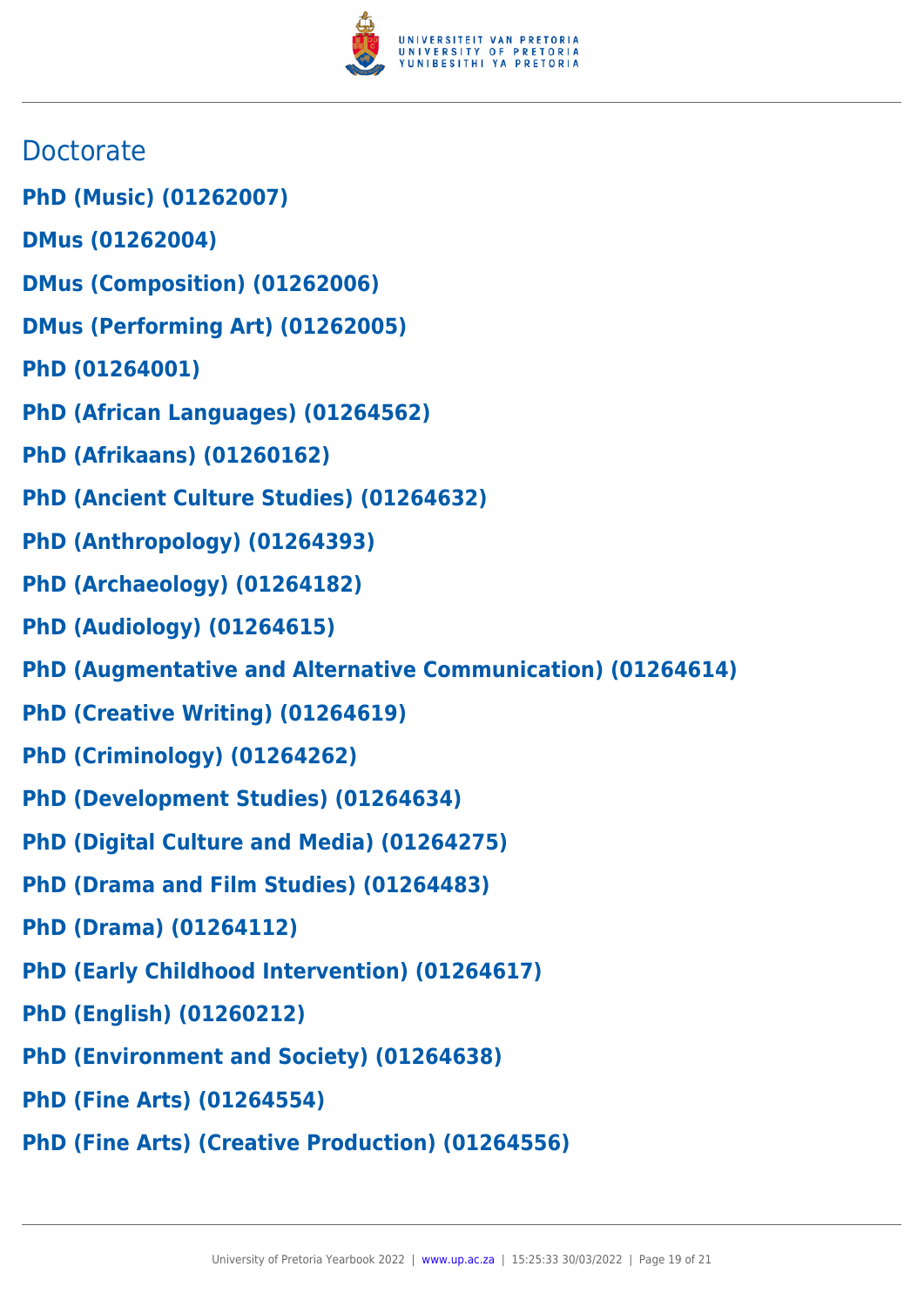

- **PhD (Fine Arts) (Curatorial Practice) (01264555)**
- **PhD (French) (01260222)**
- **PhD (Geography) (01264532)**
- **PhD (German) (01260202)**
- **PhD (Greek) (01260242)**
- **PhD (Heritage and Cultural Tourism) (01264633)**
- **PhD (Heritage and Museum Studies) (01264640)**
- **PhD (History) (01264232)**
- **PhD (Information Design) (01264637)**
- **PhD (International Relations) (01264403)**
- **PhD (Latin) (01260282)**
- **PhD (Leadership and Security Studies) (01264639)**
- **PhD (Linguistics) (01264542)**
- **PhD (Literary Theory) (01260262)**
- **PhD (Philosophy) (01264383)**
- **PhD (Political Science) (01264412)**
- **PhD (Politics) (01264629)**
- **PhD (Psychology) (01264635)**
- **PhD (Semitic Languages) (01260302)**
- **PhD (Severe Disability) (01264616)**
- **PhD (Social Work) (01264142)**
- **PhD (Sociology) (01264593)**
- **PhD (Speech-Language Pathology) (01264612)**
- **PhD (Visual Studies) (01264274)**